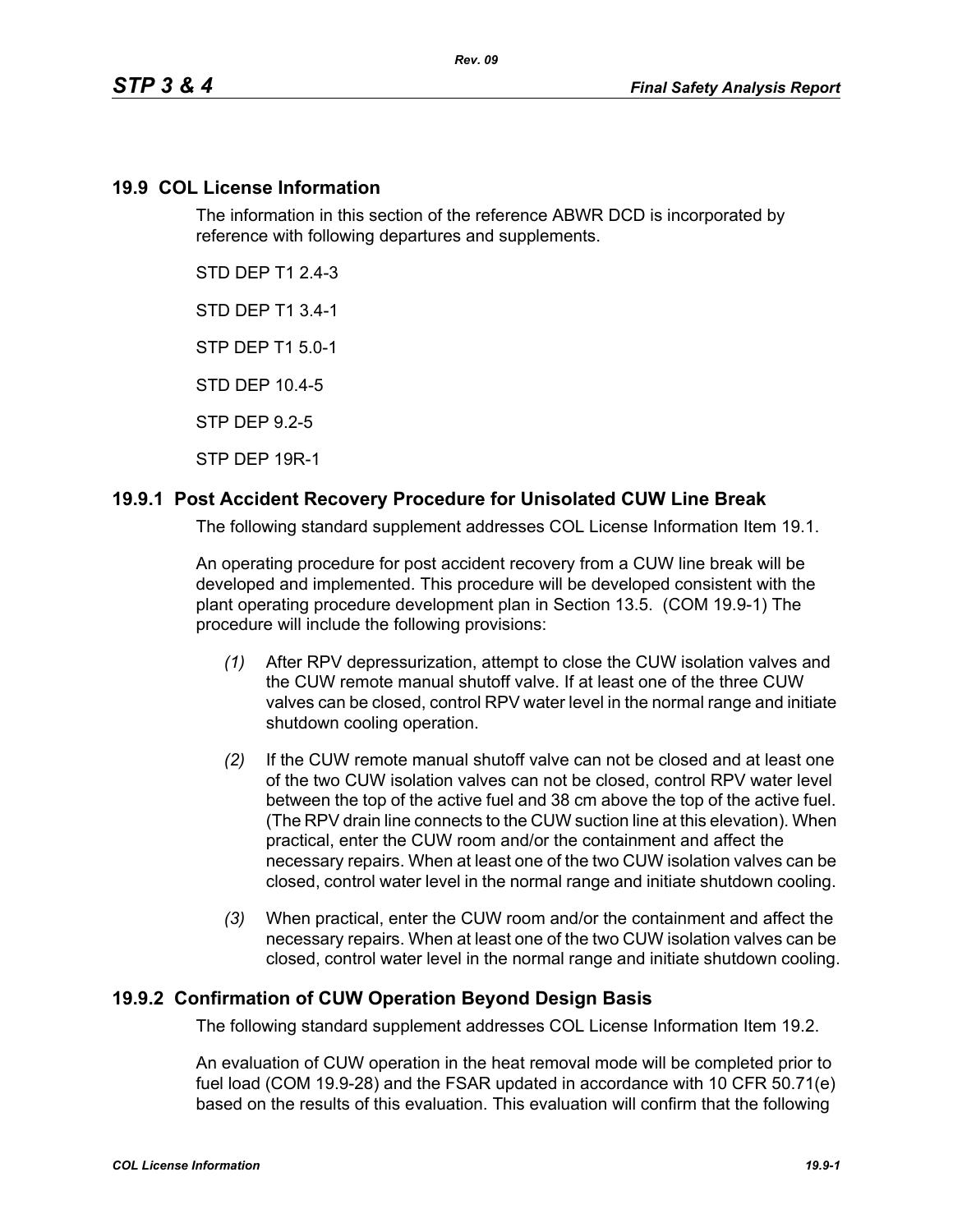areas will remain functional while operating outside their design basis temperature values:

- *(1)* The CUW nonregenerative heat exchanger
- *(2)* The CUW piping downstream of the regenerative heat exchanger
- *(3)* The RCW piping downstream of the nonregenerative heat exchanger
- *(4)* The feedwater piping downstream of CUW injection
- *(5)* Piping supports for the above piping

The emergency operating procedure to operate the CUW in heat exchanger bypass mode will be developed and implemented. This procedure will be developed consistent with the plant operating procedure development plan in Section 13.5. (COM 19.9-2) This procedure will include the following steps:

- *(1)* Terminate RBCCW flow to the RHR heat exchangers.
- *(2)* Bypass the hot water heat exchanger in the RBCCW line.
- *(3)* Bypass the flow control valve which controls RBCCW flow through the NRHX.

#### **19.9.3 Event Specific Procedures for Severe External Flooding**

#### STP DEP T1 5.0-1

*Internal* and external *flooding is addressed in Appendix 19R. The site selection process will take into account the worst case predicted flood. Then grade level and flood control methods (e.g., site grading) will be determined based on this predicted flood level. The grade level floor will be 0.3 meters above this predicted flood level. Therefore, external flooding should not be a major concern for the ABWR. To further reduce the susceptibility of external floods, plant and site specific procedures will be developed by the COL applicant for severe external flooding using the following guidelines:* 

*(1) Check that the door between the turbine building and service buildings is closed.*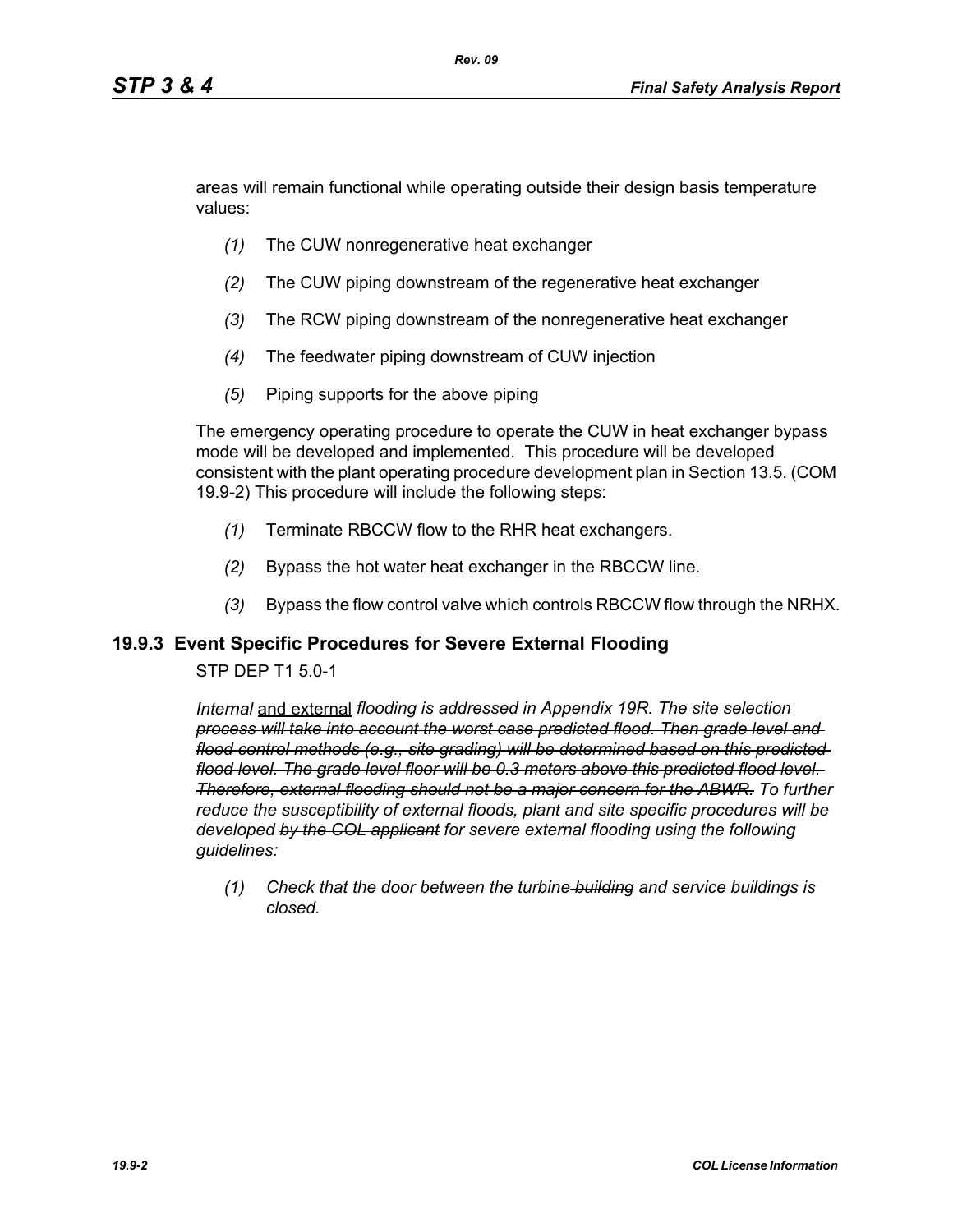- *(2) Sandbag*As an additional protection, consider placing sandbags at *the external doors* above the design flood level *to the*
	- *(a) Reactor building,*
	- *(b) Control building,*
	- *(c) Service building,*
	- *(d) Pump house at the ultimate heat sink,*
	- *(d) (e) Diesel generator fuel oil transfer pits, and*
	- *(e) (f) Radwaste building.*
- *(3) Close and dog*Check that *all external water tight doors in the reactor and control buildings* are closed and dogged*.*
- *(4) Shut the plant down.*
- *(5) Use power from the diesel generators or CTG if offsite power is lost.*

*Underground passages between buildings would not be affected because they are required to be watertight.*

The following site-specific supplement addresses departure STP DEP T1 5.0-1.

The operating procedure for severe external flooding will be developed and implemented. This procedure will be developed consistent with the plant operating procedure development plan in Section 13.5. (COM 19.9-3) The procedure will include the above guidelines and the following:

- *(1)* Procedures and training will be developed to ensure that observation of the main cooling reservoir is conducted such that main control room personnel will be alerted on indications of a main cooling reservoir breach. These procedures will also direct that all watertight doors will be verified closed immediately on receipt of such notification.
- *(2)* The site layout will be such that unobstructed views of the area between the main cooling reservoir and Units 3&4 are available to the personnel assigned responsibility to alert the main control room staff of a potential main cooling reservoir breach. If necessary, lighting will be provided to ensure such views at night.
- *(3)* Procedures will be developed to ensure that flood barriers and external watertight doors are verified closed on notification of Colorado River dam failures upstream of the site or upon notification of severe storms with a potential for significant rainfall.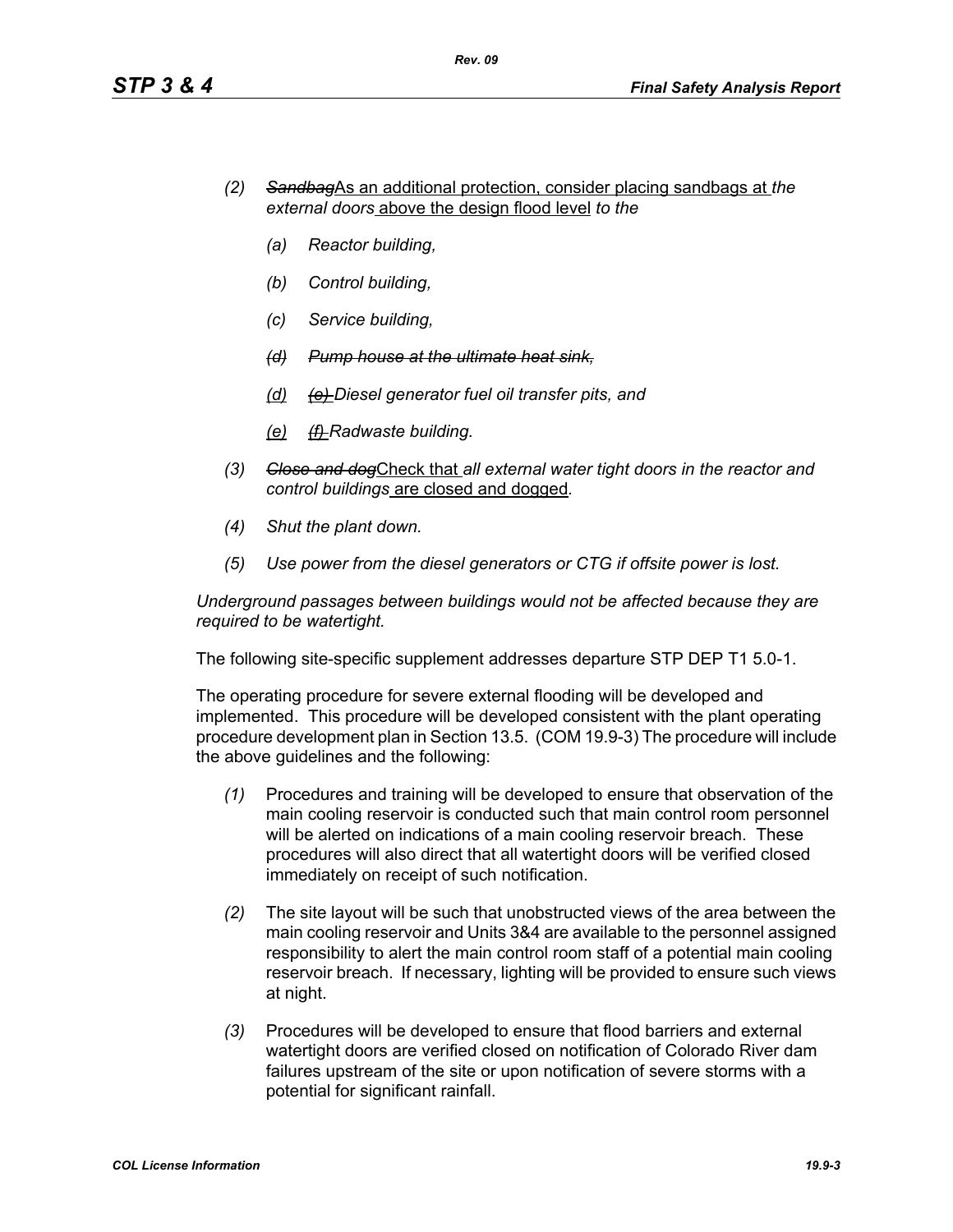*(4)* Frequent, periodic inspections of the main cooling reservoir will be performed to detect any indications of potential main cooling reservoir failure.

## **19.9.4 Confirmation of Seismic Capacities Beyond the Plant Design Basis**

The following standard supplement addresses COL License Information Item 19.4.

The High-Confidence Low Probability of Failure (HCLPF) values for site-specific SSCs (UHS/Pump House/Cooling Tower structure, RSW Piping Tunnel, Diesel Generator Oil Storage Vault and Cooling Tower fans) whose failure may affect the plant response to seismic events and which are not included in the analyses described in Appendix 19H have been established, see Table 19H-1a.

In accordance with the DC/COL-ISG-20 (Interim Staff Guidance on Implementation of a Probabilistic Risk Assessment-Based Seismic Margin Analysis for New Reactors), HCLPF values were determined using the Conservative Deterministic Failure Margin (CDFM) approach used for seismic margin studies.

The CDFM approach is summarized in the EPRI NP-6041-SL report (A methodology for Assessment of Nuclear Power Plant Seismic Margin, Revision 1, August 1991). The approach taken for deriving the HCLPF values is consistent with the methods described in EPRI NP-6041-SL.

The requirement specified in ISG-20 that the HCLPF value be equal to or greater than 1.67 times the site-specific Ground Motion Response Spectrum (GMRS) Peak Ground Acceleration (PGA=.098g, see Table 2.5S.2-21) is met for all the listed site-specific SSCs.

The following additional actions will be taken (COM 19.9-4) and the FSAR updated in accordance with 10 CFR 50.71(e) based upon the results of these analyses:

- *(1)* The High-Confidence Low Probability of Failure (HCLPF) values for the important plant-specific/as-built components corresponding to the generic components defined in Subsection 19H.4.3 shall be determined. The values will be compared to the assumed HCLPF values given in Tables 19H-1 or 19I-1. This will be completed prior to fuel load.
- *(2)* The investigation for the potential for seismic induced soil failure at 1.67 times the PGA of the GMRS will be completed prior to fuel load.
- *(3)* The system model (seismic accident sequences) developed in the DCD will be updated to incorporate capacity reductions due to site-specific effects (soil liquefaction) and site-specific SSCs (Ultimate Heat Sink (UHS), including Reactor Service Water (RSW) Pumphouse, Cooling Tower, RSW Piping Tunnel, and Diesel Generator Oil Storage Vault). Then, it will be determined whether site-specific soil failures control the seismic HCLPF capacities of SSCs associated with the seismic accident sequences. Based on the result of the update, the sequence- and plant-level seismic HCLPF capacity will be determined. This activity will be completed prior to the fuel load.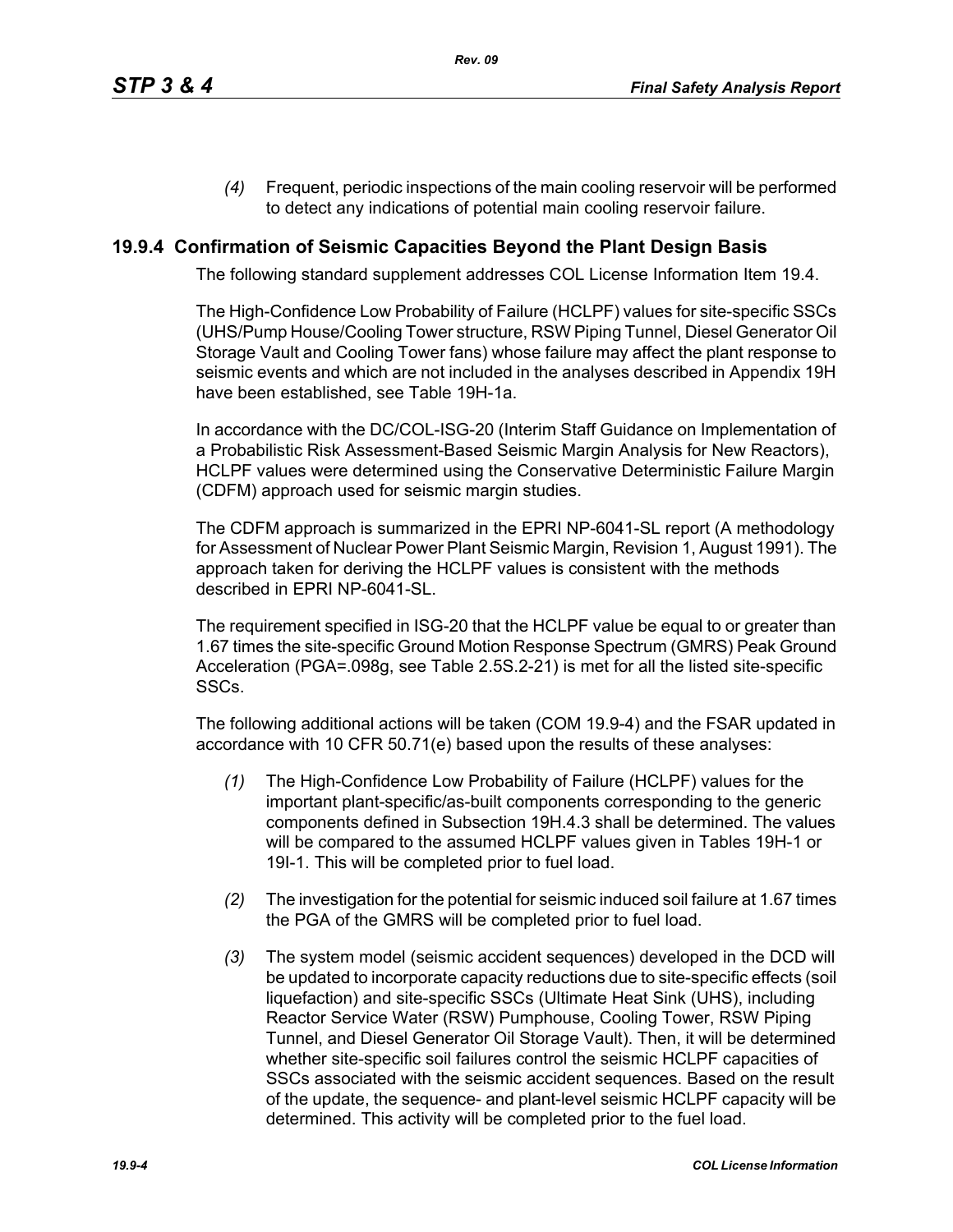*(4)* The remainder of the actions specified in Appendix 19H.5 will be completed prior to fuel load.

#### **19.9.5 Plant Walkdowns**

The following standard supplement addresses COL License Information Item 19.5.

Procedures for plant walkdowns to identify seismic, fire, and internal flooding vulnerabilities will be developed and implemented. These procedures will be developed consistent with the plant operating procedure development plan in Section 13.5. (COM 19.9-5)

#### **19.9.6 Confirmation of Loss of AC Power Event**

The following site-specific supplement addresses COL License Information Item 19.6.

The site-specific frequency estimate for the loss of AC power event (Subsection 19D.3.1.2.4) is complete. The assessment addressed site-specific parameters such as specific causes (e.g., a severe storm) of the loss of power, and their impact on a timely recovery of AC power using data from NUREG/CR-6890 for the Electric Reliability Council of Texas (ERCOT). This evaluation verified that the overall risk impact of grid events at STP is bounded by the original Subsection 19D analysis.

#### **19.9.7 Procedures and Training for Use of AC-Independent Water Addition**

The following standard supplement addresses COL License Information Item 19.7.

Operating procedures and training for AC-Independent Water Addition will be developed and implemented. These procedures will be developed consistent with the plant operating procedure development plan in Section 13.5. Training on these procedures will be developed and implemented as described in Section 13.2.The procedures will identify system valve actuations, which provide ACIWA via the RHR System as a water source to the RPV or Containment. (COM 19.9-6) The procedures will address operation of the ACIWA for vessel injection or drywell spray operation. Operation of the ACIWA System in the vessel injection mode requires valves F005, F101, and F102 to be opened and valve F592 to be closed. Reactor depressurization to below ACIWA System operating pressure is required prior to ACIWA operation in the vessel injection mode. Operation of the ACIWA in the drywell spray mode requires valves F017, F018, F101, and F102 to be opened and valve F592 to be closed. These valves are shown on Figure 5.4-10. The diesel fire pump will start automatically when the ACIWA is properly aligned for vessel injection or drywell spray. If the normal firewater system water supply is unavailable, the alternate water supply can be made available by opening the manual valve between the diesel driven fire pump and the alternate water supply. This valve is shown in Figure 9.5-4. If it is necessary to use a fire truck for vessel injection or drywell spray, valve F103 must be opened in addition to operation of the valves discussed above for ACIWA operation. The valve for operation of the ACIWA using the fire truck is also shown on Figure 5.4-10. All of the valves required for ACIWA operation are manually operable.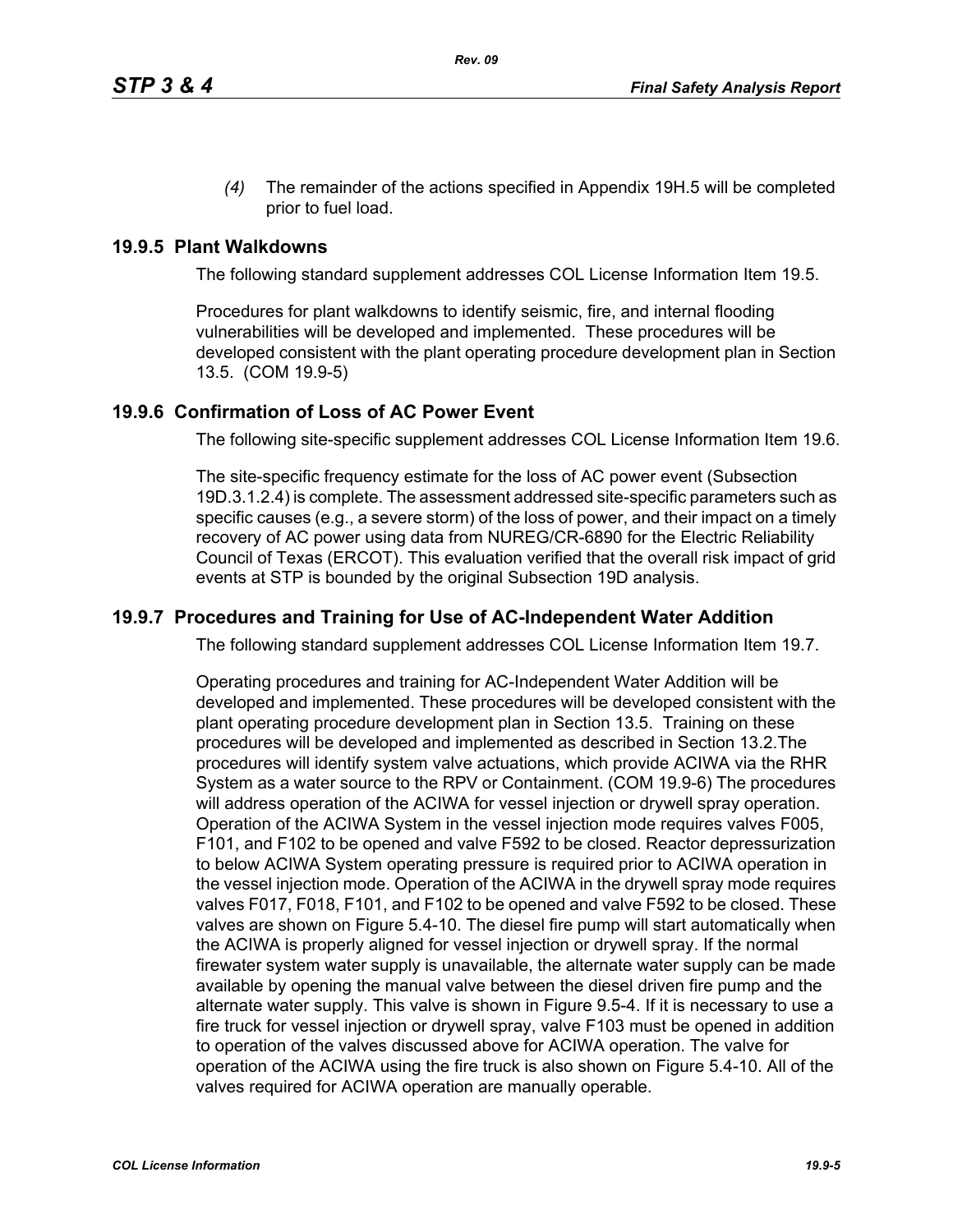STP 3 & 4 will make dose rate calculations for the specific configuration being constructed. These calculations will include the specific piping layout, shielding considerations, the potential for systems within the room to have recently been operated and thus contain radioactive coolant, and any other factors that significantly affect the dose rates. These dose rate calculations will be considered in the development of the specific plant procedures for ACIWA operation.

#### **19.9.8 Actions to Avoid Common-Cause Failures in the Essential** *Multiplexing System (EMUX)* **Communications Function (ECF) and Other Common Cause Failures**

#### STD DEP T1 3.4-1

*To reduce the potential for significant EMUX* ECF *common cause failures, (Subsection 19N.4.12), the COL applicant will take the following actions:*

- *(1) To eliminate remote multiplexing unit (RMU)* interface function (RIF) *miscalibration as a credible source of EMUX* ECF *common cause failure, administrative procedures will be established to perform cross-channel checking of RMU* RIF *outputs at the main control room safety system logic and control instrumentation, as a final check point of RMU* RIF *calibration work.*
- *(2)* To prevent any unidentified *EMUX* ECF faults/failure modes (e.g., an undetected software fault) from propagating to other *EMUX* ECF divisions, the plant operating procedures will include the appropriate detailed procedures necessary to assure that the ABWR plant operations are maintained in compliance with the governing Technical Specifications during the periods of divisional *EMUX* ECF failure. This will assure that such unidentified faults are effectively eliminated as a credible source of *EMUX* ECF common cause failure. These procedures will also include the appropriate symptom-based operator actions to assure that adequate core cooling is maintained in the hypothetical event of an entire *EMUX* ECF system failure.
- *(3)* To eliminate maintenance/test errors as a credible source of *EMUX* ECF common cause failure, administrative procedures will be established which will not permit the same technician to work on multiple divisions of the *EMUX* ECF. As noted in Subsection 19D.7, a maintenance procedure must be established so that if a sensor is found out of tolerance, before it is recalibrated, the calibration instrument is first checked. In addition, the same technician will not be allowed to calibrate sensors in different divisions.

The following standard supplement addresses COL License Information Item 19.8.

Test, maintenance, surveillance and administrative procedures will be developed and implemented. These procedures will be developed consistent with the plant operating procedure development plan in Section 13.5 to ensure credible common mode failures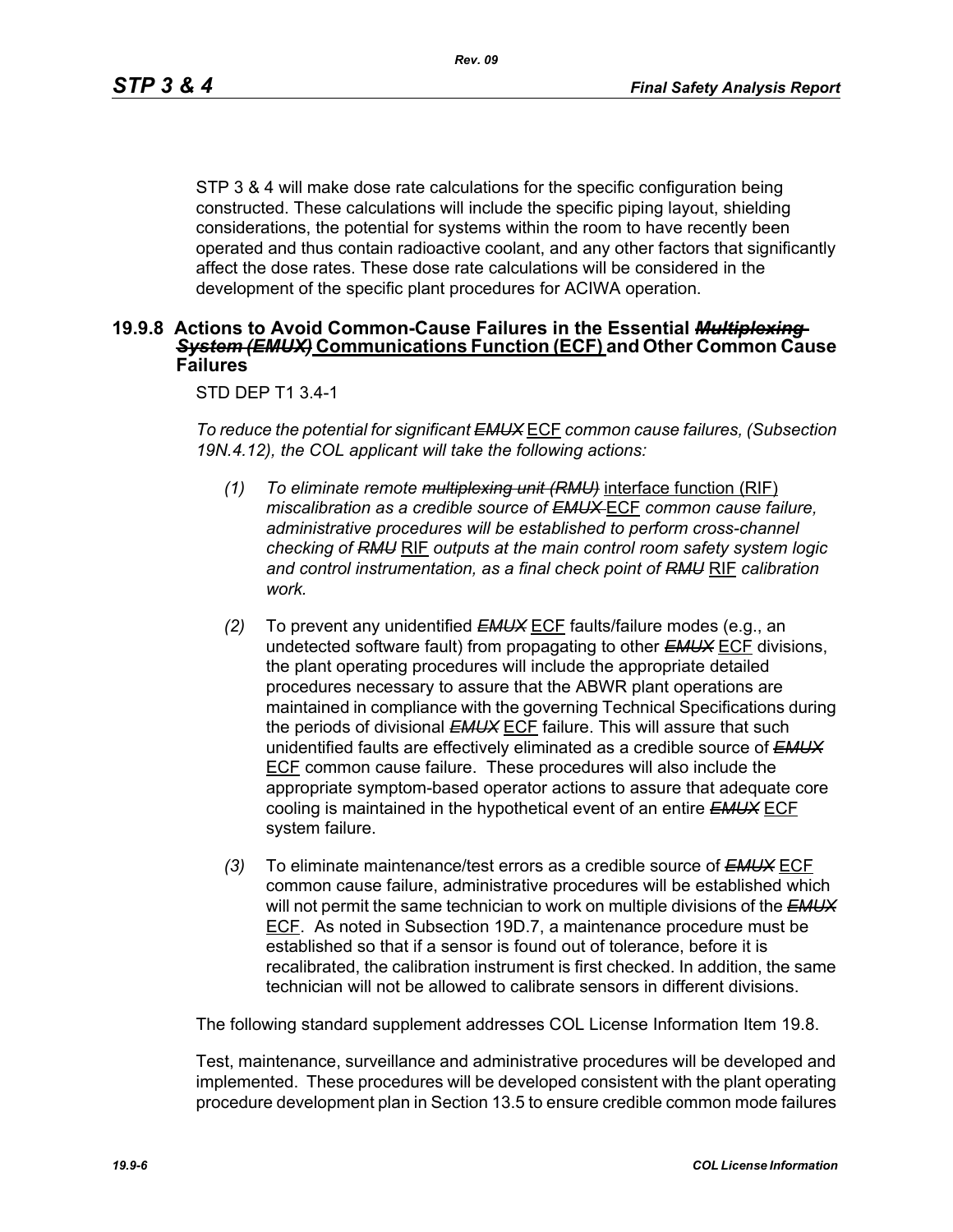cannot occur. (COM 19.9-7) These procedures shall include the above actions 1 through 3.

# **19.9.9 Actions to Mitigate Station Blackout Events**

The following standard supplement addresses COL License Information Item 19.9.

The analyses and procedures to confirm the assumptions modeled in PRA will be developed and implemented. The procedures will be developed consistent with the plant operating procedure development plan in Section 13.5. The PRA will be updated in accordance with 10 CFR 50.71(h)(1). (COM 19.9-8) The following actions will be performed to confirm these assumptions:

- *(1)* Confirm that the minimum condensate storage tank volume is 570 cubic meters.
- *(2)* Develop battery loading profiles to define appropriate load shedding during station blackout to ensure that the RCIC System can be operated for approximately 8 hours (See Subsection 8.3.2.1.3.1). (COM 5.4-1)
- *(3)* Perform analyses to confirm that RCIC room temperature will not exceed equipment design temperature without room cooling for at least 8 hours. (COM 5.4-2)
- *(4)* Perform analyses to confirm that control room temperature will not exceed equipment design temperature for at least 8 hours without room cooling.
- *(5)* Develop procedures for the emergency replenishment of gas supply for safety-related, pneumatically operated components. A discussion of the types of actions which could be taken is in Subsection 19E.2.1.2.2.2(2)(b).
- *(6)* Develop procedures to provide backup DC power to ADS valves to keep the valves open as long as possible to keep the reactor vessel depressurized if such action was necessary during a Station Blackout. See the discussion in Subsection 19E.2.1.2.2.2(a).

The detailed procedures that supplement the Emergency Procedure Guidelines will include the manual valve operation that is noted in Subsection 19.7.3(3a).

# **19.9.10 Actions to Reduce Risk of Internal Flooding**

STP DEP 19R-1

*(8) Ensure that the design of the RSW System includes anti-siphon capability on both the supply and return lines to the UHS.*

The following site-specific supplement addresses COL License Information Item 19.10.

Training, design, site-specific PRA based analysis, and procedures to reduce risk of internal flooding in the turbine, control, and reactor buildings, and the RSW pump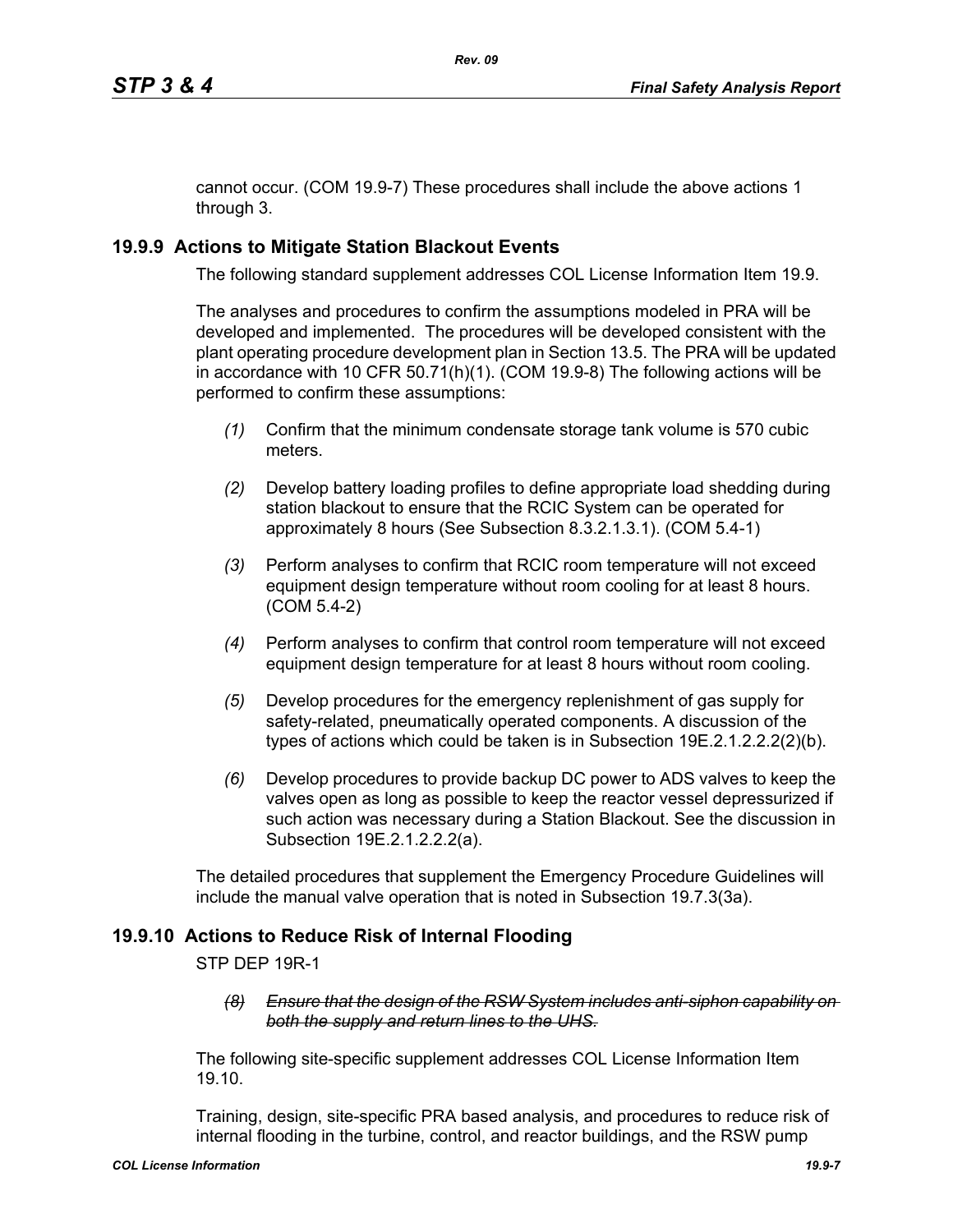house will be developed and implemented. The procedures will be developed consistent with the plant operating procedure development plan in Section 13.5. The site specific PRA will be updated in accordance with 10 CFR 50.71(h)(1). Training on these procedures will be developed and implemented as described in Section 13.2. (COM 19.9-9) These will include the following:

- *(1)* Training on isolation of potential flooding sources.
- *(2)* Maintenance of pump trip and valve isolation capability of potential unlimited flood sources will be controlled to assure that flood mitigation capability exists at all times. If pump trip and valve isolation capability is unavailable, procedures to monitor applicable piping lines for leakage must be implemented and replacement/repair of failed components must be completed as soon as possible or other mitigative features must be implemented.
- *(3)* Sizing of floor drains must be adequate to accommodate all potential flood rates. In sizing the floor drains, the following considerations must be addressed:
	- *(a)* The maximum volume and flow rate of potential flood sources on each floor must be calculated based on ANSI/ANS 58.2, "Design Basis For Protection Of Light Water Nuclear Power Plants Against The Effects Of Postulated Pipe Rupture."
	- *(b)* The floor drain sizing must be able to drain the highest flow rate in that area without allowing flood buildup to reach installed equipment in another area containing equipment from a different train or division (i.e. less than 200mm).
	- *(c)* The size and number of floor drains will account for the probability of some drains becoming clogged with debris.
- *(4)* Procedures for maintenance of watertight integrity of buildings and rooms especially during shutdown conditions.
- *(5)* Procedure to ensure that if flooding occurs in an ECCS divisional room that the watertight door to the affected room will not be opened until watertight integrity of the remaining ECCS rooms is assured.
- *(6)* Complete a site-specific PRA-based analysis for potential flood sources, the potential for flooding in the UHS pump house, and required mitigation features.
- *(7)* Procedure to open doors or hatches to divert water from safety-related equipment following postulated floods.
- *(8)* Ensure that seals on radwaste tunnels between buildings are adequate to prevent interbuilding flooding.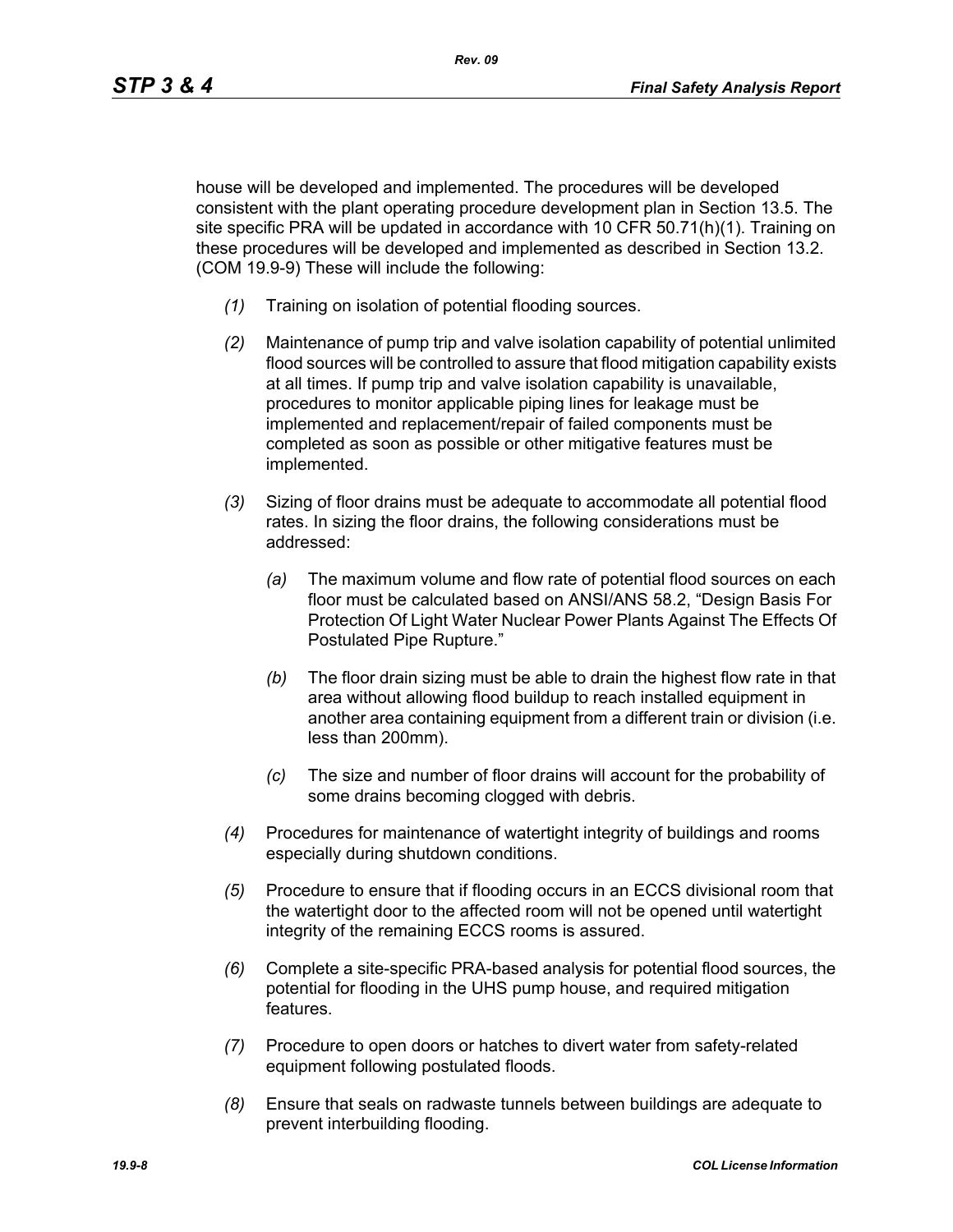- *(9)* Ensure that the RSW pump house is designed to prevent interdivisional flooding and water in excess of 4000 meters of RSW piping cannot gravity drain to the control building.
- (10) Ensure that the redundant RSW supply side isolation valves shut on receipt of a high-high level indication in the RCW heat exchanger room.

# **19.9.11 Actions to Avoid Loss of Decay Heat Removal and Minimize Shutdown Risk**

The following standard supplement addresses COL License Information Item 19.11.

Operating procedures to avoid loss of decay heat removal during shutdown condition will be developed and implemented. The procedures will be developed consistent with the plant operating procedure development plan in Section 13.5. (COM 19.9-10) Procedures will include the following:

- *(1)* Recovery of failed operating RHR System.
- *(2)* Rapid implementation of standby RHR Systems if the initially operating RHR system cannot be restored.
- *(3)* Ensuring that instrumentation associated with the following functions is kept available if the system is not in maintenance:

–RPV isolation valves,

–ADS,

–HPCF,

–LPFL,

–RPV water level, pressure, and temperature,

–RHR System alarms,

–EDG,

–Refueling interlock,

–Flood detection and valve/pump trip circuits.

- *(4)* Use of alternate means of decay heat removal using non-safety grade equipment such as reactor water cleanup, fuel pool cooling, or the main condenser.
- *(5)* Use of alternate means for inventory control using non-safety grade equipment such as AC-independent water addition, CRD pump (i.e., increasing CRD flow), and main feedwater and condensate.
- *(6)* Recovery from loss of offsite power.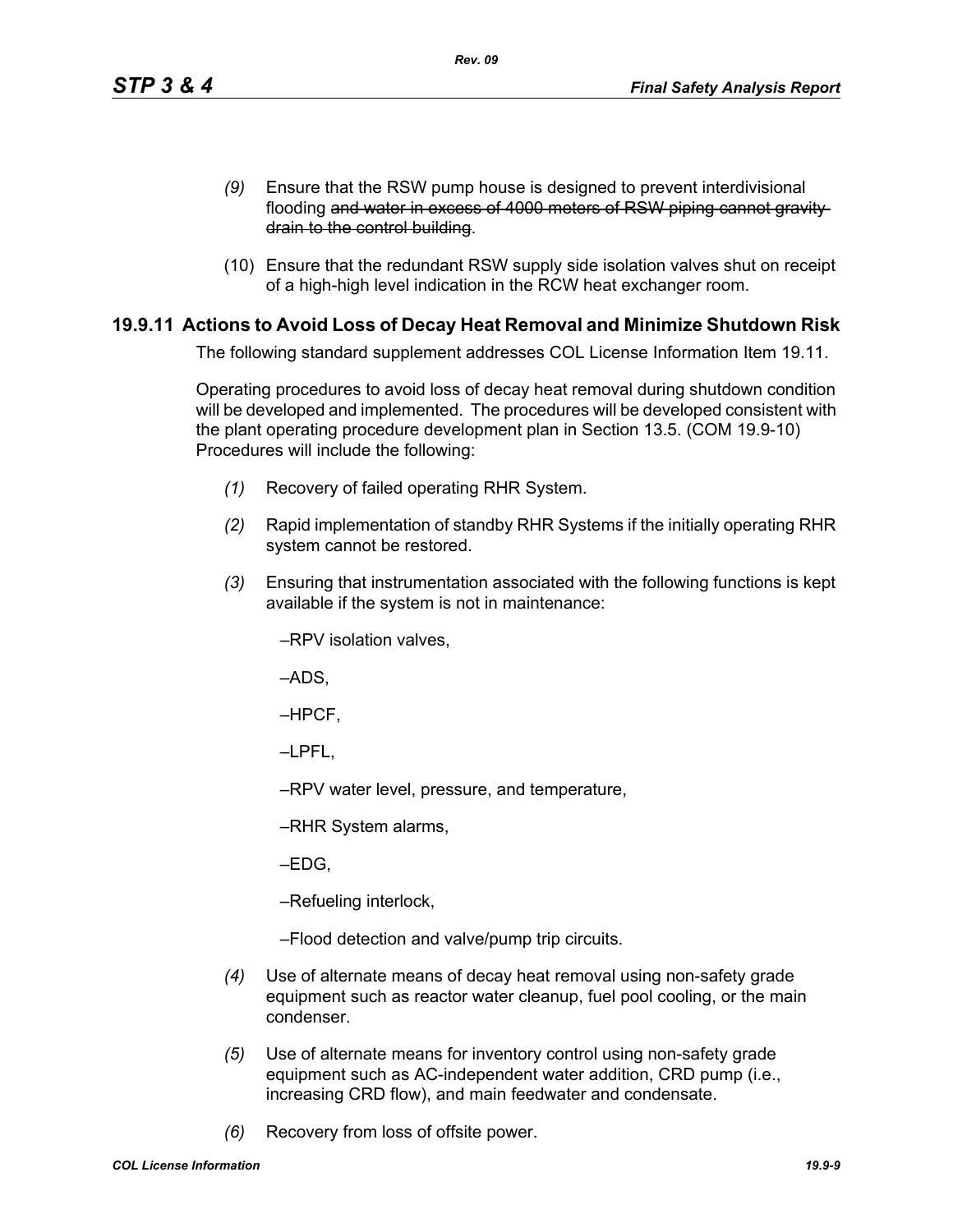- *(7)* Boiling as a means of decay heat removal in Mode 5 with the RPV head removed including available makeup sources.
- *(8)* Conducting suppression pool maintenance, especially as it relates to reduced availability of ECCS suction sources.
- *(9)* Fire/flood watches during periods of degraded safety division physical integrity.
- *(10)* Ensuring that at least one division of safety equipment is not in maintenance and its physical barriers are intact at all times.
- *(11)* Fire fighting during shutdown.
- *(12)* Use of remote shutdown panel while the plant is shutdown.

To reduce other risks during shutdown, procedures will include the following:

- *(1)* Firefighting with part of the fire protection system in maintenance,
- *(2)* Outage planning using guidance from NUMARC-91-06,
- *(3)* Use of freeze seals and RIP and CRD replacement.
- *(4)* Verification of correct fuel loading during refueling.
- *(5)* Maintenance of secondary containment during Modes 3 and 4, when necessary.

#### **19.9.12 Procedures for Operation of RCIC from Outside the Control Room** STD DEP T1 2.4-3

*In the PRA fire analysis (Subsection 19M.6.2), credit is taken for operation of RCIC from outside the control room. The COL applicant will develop procedures and conduct training for such RCIC operation.*

*The procedure should be developed along the following lines:*

- *(1) Station operation personnel and provide communication at areas for manual operation of the RCIC suction valves (CST suction and suppression pool suction), RCIC turbine trip and throttle valve, RCIC turbine steam admission valve, outboard steam isolation valve, RPV injection valve, turbine speed control panel, and the Remote Shutdown Panel.*
- *(2) If the RCIC steam isolation valves are closed, open these valves from their MCCs. If necessary, disconnect power to the outboard steamline isolation valve and open it using the valve's manual handwheel.* Manually open the RPV Injection Valve at the local motor control center or by the hand-wheel at the valve if the electrical power is not available.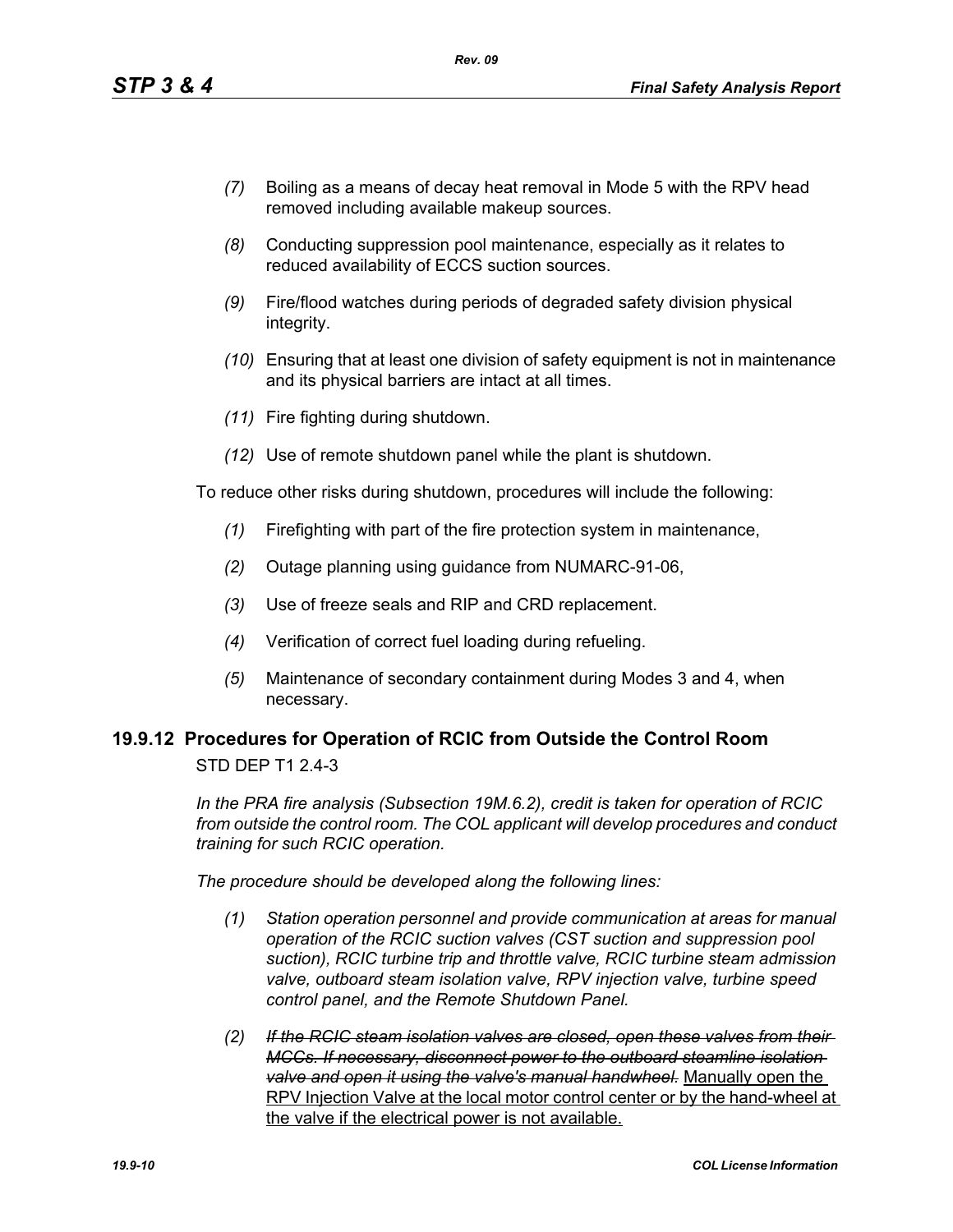- *(3) Disconnect or de-energize all control signals to and from the turbine.* Manually close the drain valves from the steam supply to RCIC turbine and turbine drains to the drain tank.
- *(4) Close the turbine trip and throttle valve.* Manually open the turbine steam supply valve at the motor control center or by the hand-wheel at the valve if the electrical power is not available.
- *(5) Disconnect power to the motor-operated suction valve (CST or suppression pool, as required), steam admission valve, and manually open these valves using their handwheels.* If power supply is available, manually start the RCIC room air-handling unit from the motor control center.
- *(6) Use a portable speed sensing instrument to monitor turbine speed.* Start RHR A or B Loop in Suppression Pool Cooling mode from the Remote Shutdown Panel.
- *(7) Manually manipulate the trip and throttle valve and manually open the RPV injection valve using their handwheels. Control injection flow by manipulating the trip and throttle valve and operate the turbine below the overspeed trip value. If the turbine trips on overspeed, reset the trip and throttle valve, and manipulate this valve to operate the turbine.* Monitor RCIC operation at the Remote Shutdown Panel.
- *(8) Monitor RPV water level at the Remote Shutdown System. Maintain RPV water level between Level 3 (low level) and Level 8 (high level).* Manually switch the pump suction valve from CST to the Suppression Pool when CST water level drops below the low level setpoint.
- *(9)* Control reactor water level by switching RCIC into partial flow ON/OFF at the local control panel.
- *(10)* Monitor RPV water level at the Remote Shutdown System. Maintain RPV water level between Level 3 (low level) and Level 8 (high level).

The following standard supplement addresses COL License Information Item 19.12.

The operating procedures for the operation of RCIC from outside the control room will be developed and implemented. The procedures will be developed consistent with the plant operating procedure development plan in Section 13.5. Training on these procedures will be developed and implemented as described in Section 13.2. (COM 19.9-11) The procedures will include the 10 provisions listed above.

## **19.9.13 ECCS Test and Surveillance Intervals**

The following standard supplement addresses COL License Information Item 19.13.

A plan and procedures to identify departures of the test and surveillance intervals assumed in Tables 19D.6-1 through 19D.6-12 will be developed and implemented.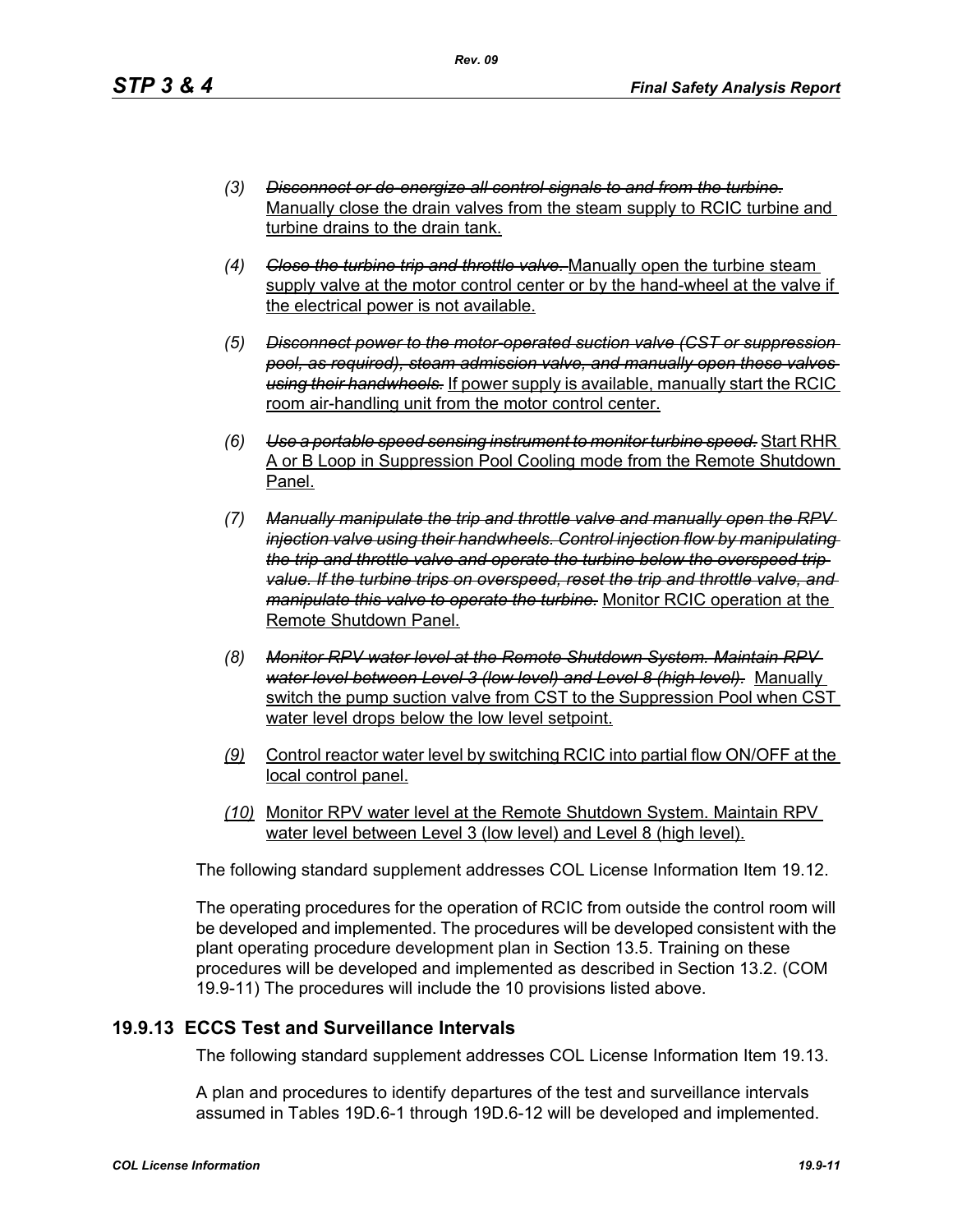The procedures will be developed consistent with the plant operating procedure development plan in Section 13.5. (COM.19.9-12)

## **19.9.14 Accident Management**

The following standard supplement addresses COL License Information Item 19.14.

The important operator actions will be included in the operating procedures that will be developed and implemented. The procedures will be developed consistent with the plant operating procedure development plan in Section 13.5. Training on these procedures will be developed and implemented as described in Section 13.2. (COM 19.9-13) These procedures will include the following:

- *(1)* Directions and guidance for operation of the Containment Overpressure System (COPS) shutoff valves should be developed. Appropriate care will be taken in the development of these procedures to ensure that the recovery of containment heat removal or containment sprays do not induce late containment structural failure. If a suppression pool water level of at least one meter above the top of the top horizontal connecting vent can be maintained following COPS operation, the Licensee may leave the shutoff valves open until after recovery of Containment Heat Removal since the fission product release will be dominated by the initial noble gas release. In addition, the procedure for closure of the shutoff valves will include steps for the reintroduction of nitrogen into the containment. In developing accident mitigation strategies, the licensee will examine the potential benefits of drywell spray operation if the containment fails in the drywell.
- *(2)* For human actions that are taken that rely on instrumentation that may be operating outside of the qualification range, the expected performance of the instrumentation will be determined and additional guidance provided to the operator if needed.
- *(3)* Accident management strategies will consider the potential for recriticality during the recovery. A possible strategy could be a caution for the operators and/or technical support staff to monitor the power level (perhaps indirectly via the rate of containment pressurization) and enter ATWS procedures as necessary.

The following supplement addresses the lower drywell flooder (LDF) operation in the event of a severe accident scenario that involves a core melt and vessel failure.

Strategies for primary containment flooding in the emergency procedure guidelines will incorporate generic industry guidance as necessary and use existing site specific design features to the extent possible to provide indication of and address flooding in the lower drywell when the lower drywell flooder (1) does not operate, (2) does not operate as designed, (3) prematurely operates resulting in an inadvertent pool of water in the lower drywell, and (4) operates as designed during a severe accident scenario that involves a core melt and vessel failure. The procedures will be developed consistent with the plant operating procedure development plan in Section 13.5, and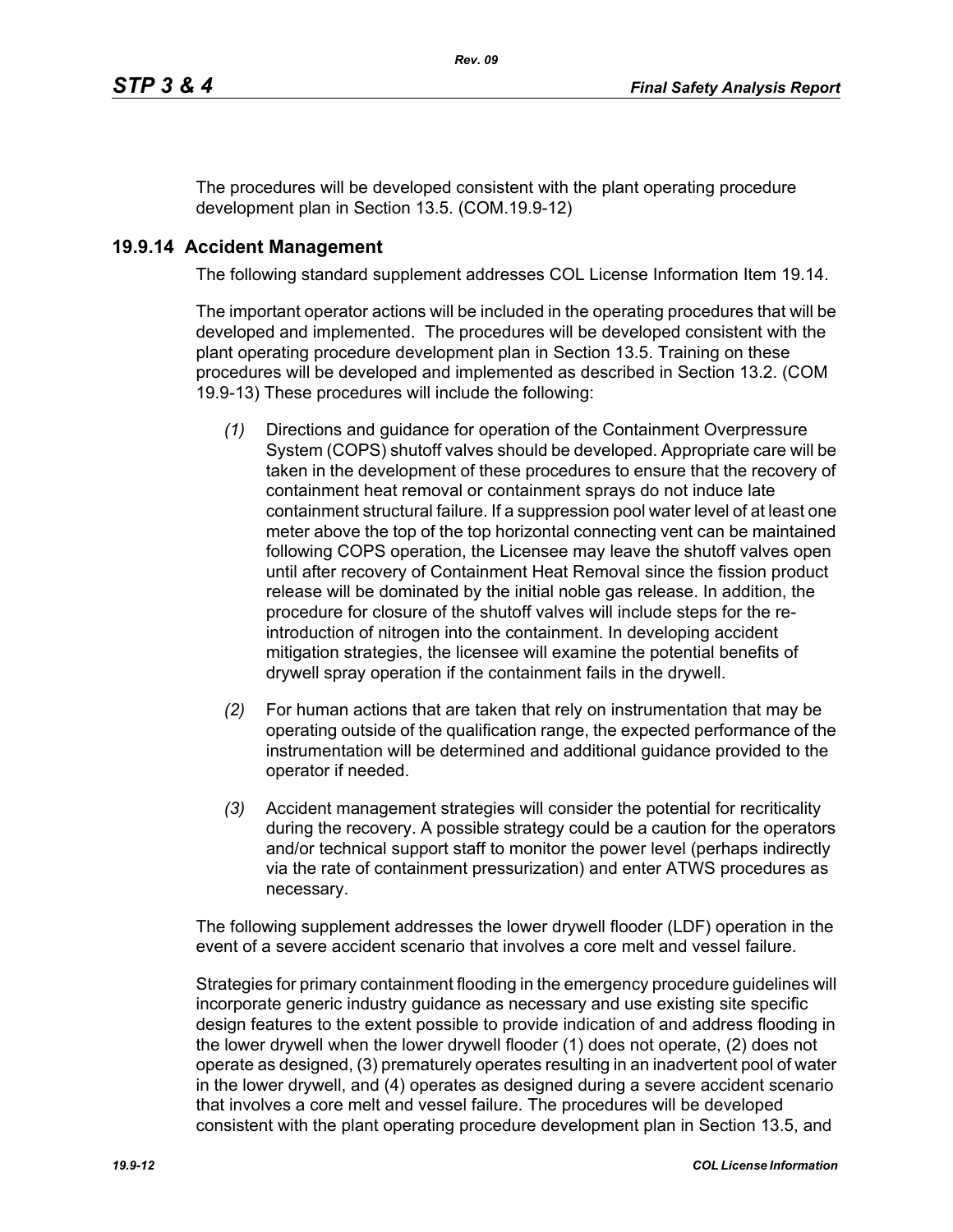training on the procedures will be developed and implemented as described in Section 13.2. (COM 19.9-30)

# **19.9.15 Manual Operation of MOVs**

The following standard supplement addresses COL License Information Item 19.15.

A procedure to operate motor operated valves manually will be developed and implemented. The procedure will be developed consistent with the plant operating procedure development plan in Section 13.5. (COM 19.9-14)

## **19.9.16 High Pressure Core Flooder Discharge Valve**

The following standard supplement addresses COL License Information Item 19.16.

A procedure to verify that the HPCF discharge valve is in the locked-open position will be developed and implemented. The procedure will be developed consistent with the plant operating procedure development plan in Section 13.5. (COM 19.9-15)

## **19.9.17 Capability of Containment Isolation Valves**

The following standard supplement addresses COL License Information Item 19.17.

Containment isolation valves are qualified by testing and analysis and by satisfying the stress and deformation criteria at the critical locations within valves. Operability is assured by meeting the requirements of the programs defined in Subsection 3.9.3.2, Pump and Valve Operability Assurance, and Subsection 3.9.6, Testing of Pumps and Valves, as supplemented in RAI 03.09.06-1, and Sections 3.10 and 3.11.

For containment isolation valves, the ASME Code Certified Stress Report will demonstrate that the stresses of containment isolation valves, when subjected to the severe accident loadings of 0.77 MPa internal pressure and 260 °C (500 °F) in combination with dead loads, do not exceed ASME Section III Service Level C limits. The individual parts of each valve will be verified not to exceed allowable structural capability limits under these severe accident conditions. In addition, the ASME Code Certified Stress Report will demonstrate the ultimate pressure capacity at 260 °C (500 °F) to be at least 1.03 MPa.

Acceptance Criteria for ITAAC 2.14.1.2 confirms the existence of an ASME Code Certified Stress Report for the containment pressure boundary components. The containment isolation valves are considered pressure boundary components, and are included in the separate ASME Code Certified Stress Reports. The Certified Stress Reports for the containment isolation valves will include the stress analysis for the severe accident conditions of 0.77 MPa and 260 °C (500 °F).

These actions will be completed prior to fuel loading. (COM 19.9-16) The FSAR will be updated in accordance with 10 CFR 50.71(e) based upon the results of this analysis.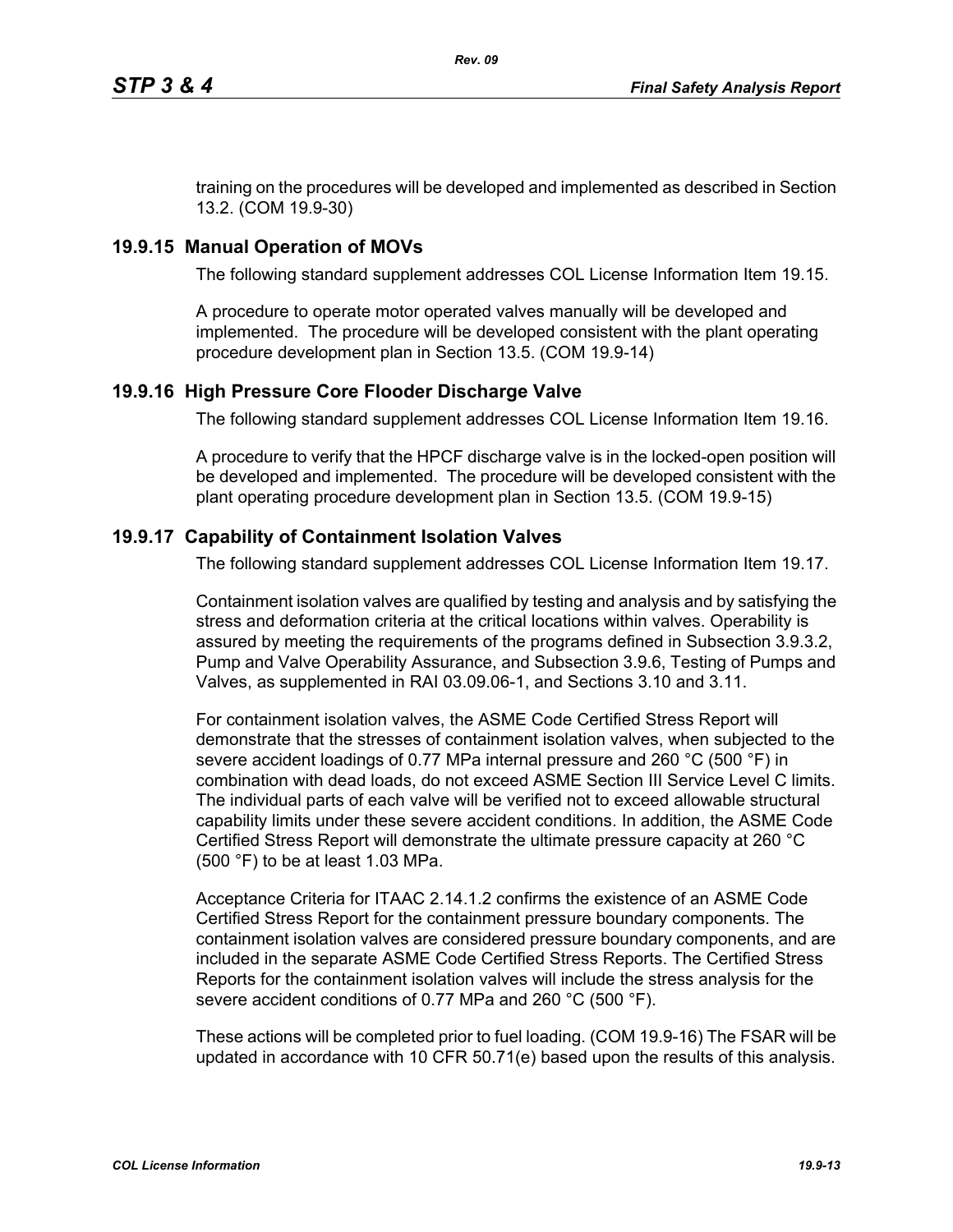#### **19.9.18 Procedure to Insure Sample Lines and Drywell Purge Lines Remain Closed During Operation**

The following standard supplement addresses COL License Information Item 19.18.

Operating procedures and administrative controls to ensure that drywell purge and sample line valves are normally sealed and that the purge valves have motive power to the valve operators removed will be developed and implemented. The procedures will be developed consistent with the plant operating procedure development plan in Section 13.5. (COM 19.9-17)

#### **19.9.19 Procedures for Combustion Turbine Generator to Supply Power to Condensate and Condensate Booster Pumps**

#### STD DEP 10.4-5

The following standard supplement addresses COL License Information Item 19.19.

Operating procedures to manual transfer the Combustion Turbine Generator (CTG) power to the condensate and condensate booster pumps and its support systems will be developed and implemented. The procedures will be developed consistent with the plant operating procedure development plan in Section 13.5. (COM 19.9-18)

#### **19.9.20 Actions to Assure Reliability of Supporting RCW and RSW Systems**

The following standard supplement addresses COL License Information Item 19.19a.

Operating procedures to swap RCW and RSW operating pumps and heat exchangers at least once every month will be developed and implemented. The procedures will be developed consistent with the plant operating procedure development plan in Section 13.5. (COM 19.9-19)

#### **19.9.21 Housing of ACIWA Equipment**

The following standard supplement addresses COL License Information Item 19.19b.

The capability of the building housing the ACIWA equipment to withstand site-specific seismic events, flooding, and other site-specific external events will be confirmed and will be included in the plant-specific PRA prior to fuel loading in accordance with 10 CFR 50.71(e). (COM 19.9-20)

Prior to fuel loading, the building that houses the ACIWA equipment will be verified to have a seismic high confidence low probability of failure (HCLPF) acceleration value of at least 0.5g. The methodology for HCLPF acceleration calculations will be consistent with that described in DCD Section 19I.1 for the ABWR seismic margins analysis. The FSAR will be updated in accordance with 10 CFR 50.71(e) based on this assessment. (COM 19.9-29)

## **19.9.22 Procedures to Assure SRV Operability During Station Blackout**

The following standard supplement addresses COL License Information Item 19.19c.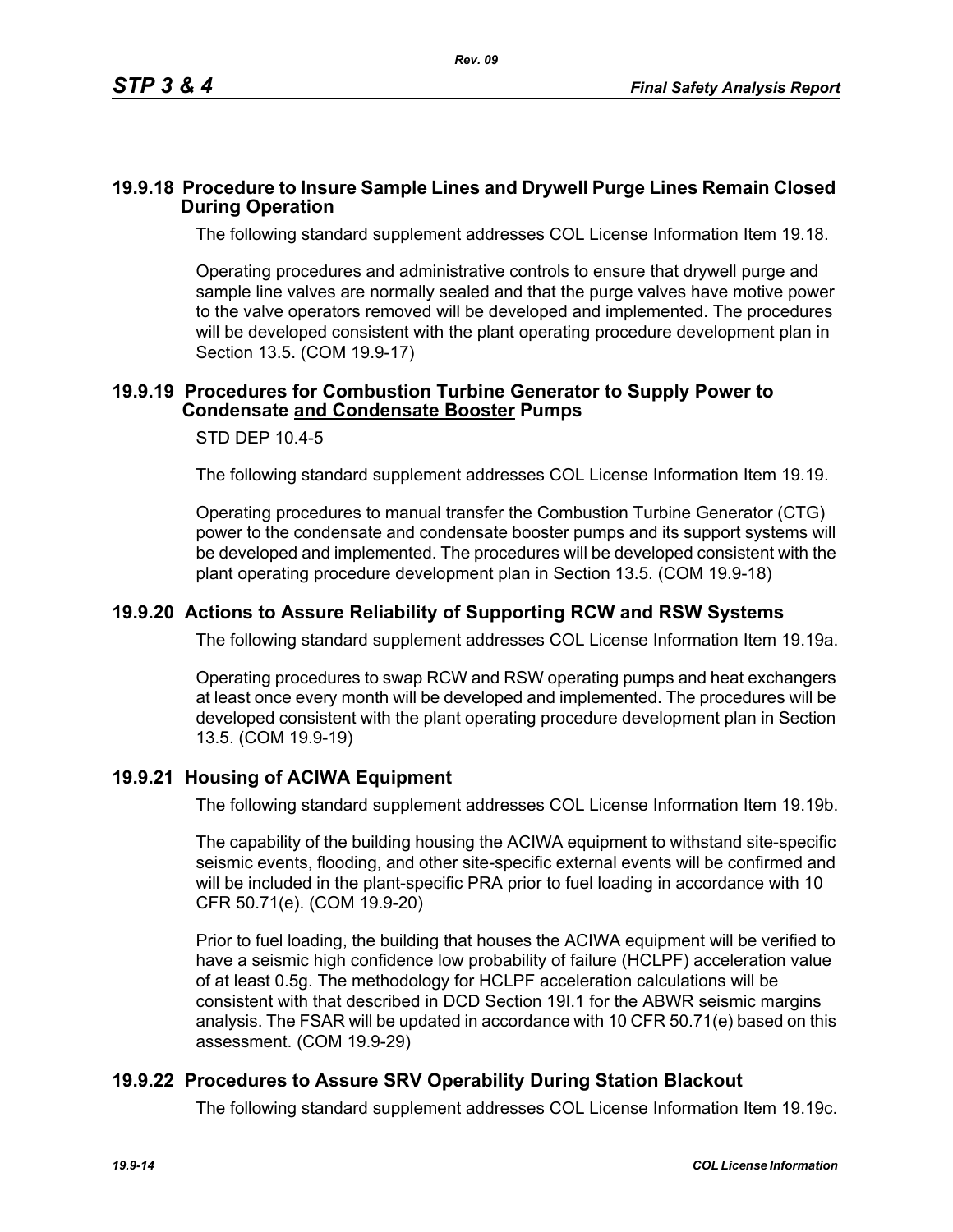Operating procedures to align stored nitrogen bottles for SRVs will be developed and implemented. The procedures will be developed consistent with the plant operating procedure development plan in Section 13.5. (COM 19.9-21)

# **19.9.23 Procedures for Ensuring Integrity of Freeze Seals**

The following standard supplement addresses COL License Information Item 19.19d.

The procedures to use and administratively control freeze seals will be developed and implemented. The procedures will be developed consistent with the plant operating procedure development plan in Section 13.5. (COM 19.9-22) These procedures will ensure the integrity of the temporary boundary when freeze seals are used. Mitigative measures will be identified in advance, and appropriate back-up systems will be made available to minimize the effects of a loss of coolant inventory (See Subsection 19Q.8).

# **19.9.24 Procedures for Controlling Combustibles During Shutdown**

The following standard supplement addresses COL License Information Item 19.19e.

Administrative procedures to control combustibles and ignition sources will be developed and implemented. The procedures will be developed consistent with the plant operating procedure development plan in Section 13.5. (COM 19.9-23)

## **19.9.25 Outage Planning and Control**

The following standard supplement addresses COL License Information Item 19.19f.

An outage planning and control program that is consistent with NUMARC 91-06 requirements will be developed and implemented. The procedures will be developed consistent with the plant operating procedure development plan in Section 13.5. (COM.19.9-24)

## **19.9.26 Reactor Service Water Systems Definition**

The following site-specific supplement addresses COL License Information Item 19.19g and accounts for departure STP DEP 9.2-5.

The STP site-specific applicant review of RSW and UHS design configurations and performance capabilities against those assumed and modeled in Subsection 19D.6.4.2 have been completed and the impact of any differences on the ABWR PRA results has been assessed. The overall results of the evaluation are bounded by the conclusions of the standard ABWR SSAR.19.3.1.5 Results in Perspective. The net impact of the STP-specific design shows a net decrease in risk as compared to the standard ABWR PRA.

## **19.9.27 Capability of Vacuum Breaker**

The following standard supplement addresses COL License Information Item 19.19h.

The capability of the vacuum breaker seating material will be demonstrated to withstand the temperature profiles associated with the equipment survivability requirements specified in Subsection 19E.2.1.2.3 prior to fuel loading. (COM 19.9-25)